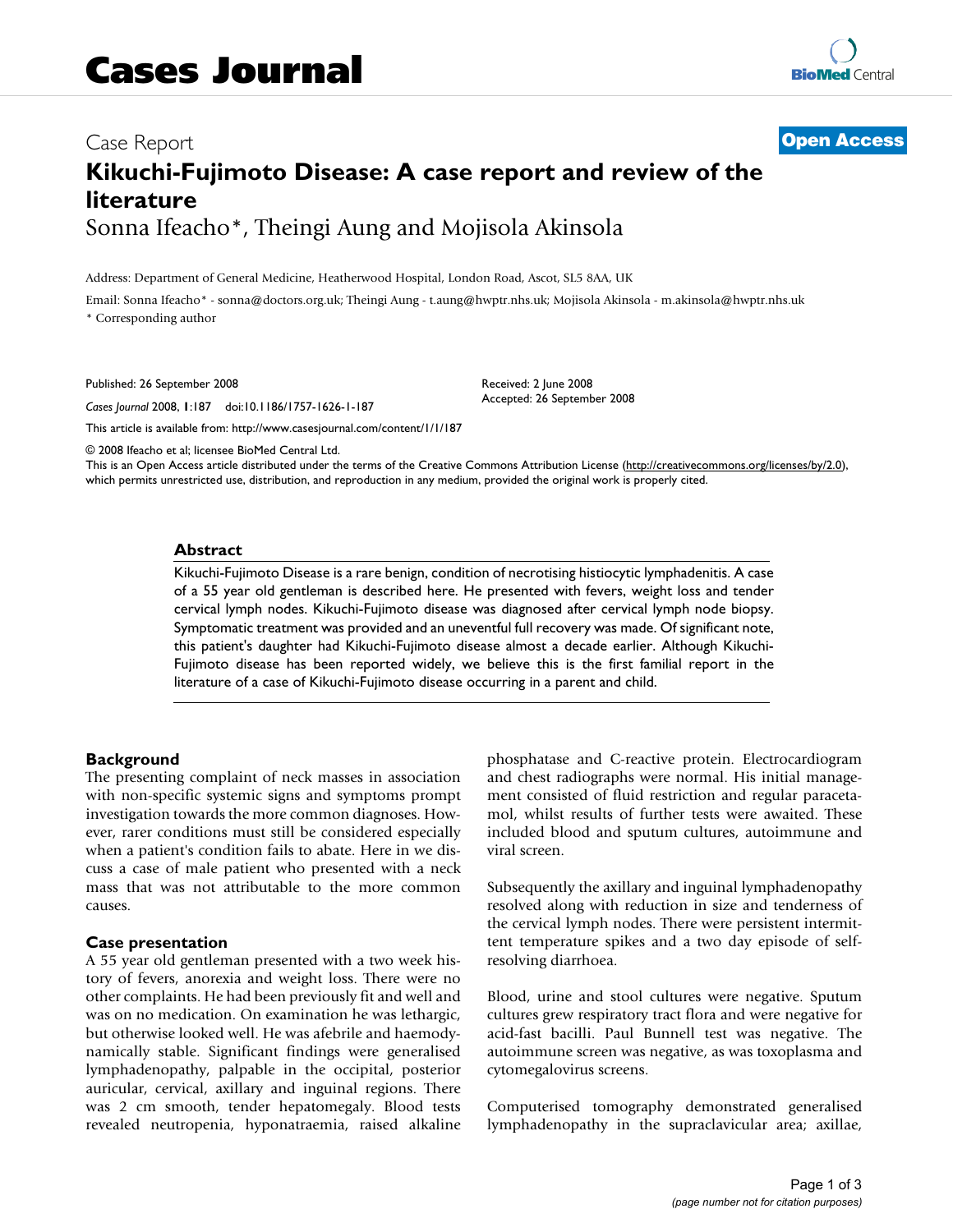posterior mediastinum, para-aortic areas and deep in the pelvis and groin. The abdominal viscera were normal. Excisional biopsy of a cervical lymph node confirmed a diagnosis of Kikuchi-Fujimoto disease (KFD). Histological analysis showed histiocytic granulomatous infiltration with widespread necrosis of the lymph node extending beyond its capsule into the surrounding fat. No active treatment was instigated and the patient was discharged home after a two week in-patient stay.

At follow-up he reports no symptoms, remains well and there are no abnormalities on clinical examination.

The patient's daughter had KFD seven years earlier and was a patient in the same hospital. She presented with tender cervical lymphadenopathy of two months duration, associated with two stone weight loss, fevers and night sweats. She had no past medical history of note.

The only finding on examination was left posterior auricular lymphadenopathy. Routine blood tests, blood cultures and an autoimmune screen were negative. Blood tests showed a mild leucopenia. ESR and CRP were mildly raised. She had normal renal and liver function.

A lymph node biopsy taken from the posterior auricular area established a tissue diagnosis of KFD. She improved during her in patient stay, with her bloods returning to normal prior to discharge. At review one week and one month later she had made a full recovery.

# **Discussion**

KFD is a benign histiocytic necrotising lymphadenitis. KFD is rare, but most common in Asia. In the early 1970s both Kikuchi and Fujimoto first described cases of KFD in Japan [1,2]. Its aetiology has not yet been fully determined, however it is believed it may be of viral origin, EBV, HHV6 and 8 have been suggested. Raw fish was postulated as a cause, but the recent literature doesn't support this [3]. An autoimmune aetiology is also likely as it has been reported in association with SLE. It tends to affect a young population under 30 years of age, including children, although the latter are less commonly affected. There are reported cases in an older age group and pregnant women too [4]. Early reports suggest affected female cases are more common; however more recently this view has changed to one of equal prevalence in both genders.

The most common signs and symptoms are lymphadenopathy, fever, sweats, malaise, anorexia, weight loss, hepatomegaly and leucopenia [3]. The viral aetiology of KFD is supported by its non-specific self-resolving symptoms, which are of slow, insidious onset.

A definite diagnosis is made by tissue biopsy, indeed whole lymph node biopsy. Histopathological assessment of affected lymph nodes reveals characteristic findings. There are three main patterns identified, proliferative, necrotizing and xanthomatous. The proliferative picture is seen in approximately a third of cases and has a dominant inflammatory infiltrate. Half of cases show necrotizing pattern and the xanthomatous type is rare and has abundant foam cells [5]. Immunoblast cell changes seen in lymph nodes mimic those of malignancy and are a source of diagnostic confusion. Cellular protein structures have been noted in the cytoplasm of lymphocytes and histiocytes that have also been found in those cells of patients with SLE. This adds strength to the hypothesis that KFD is a self-limiting SLE-like disorder.

As the symptoms are non-specific and some of the histological features are similar to other diseases it is easy to misdiagnose KFD with SLE or lymphoma. This is important as the treatment of KFD is symptomatic and supportive, spontaneous recovery is usual, while the latter two conditions require prompt specific treatments.

Long term follow-up of these patients is necessary as recurrent cases of KFD have been reported and there is some belief that KFD may be a precursor for SLE, as both diseases have had concurrent and co-existing disease patterns in the same patients [6-8]. In a review of KFD cases by Kucukardali et al the reported overall mortality rate associated with KFD is 2.1% [9].

# **Conclusion**

KFD is uncommon, but should feature in a list of differential diagnoses of tender lymphadenopathy, especially affecting the cervical region. Its treatment differs significantly from the other conditions that would be on that list such as SLE, lymphoma and TB. Lymph node biopsy will aid accurate diagnosis, but if confusion with SLE occurs differentiation can be made with the aid of blood tests for complement levels amongst others.

Recurrence has been reported. KFD has been reported within a family, but not between parent and child. This case is believed to be the first reported one. It may suggest a genetic predisposition or a common environmental factor. Long term follow up will give us more data.

#### **Learning points**

• KFD is an important diagnosis to make as treatment is conservative and this differs to the management of other conditions it may be confused with.

• KFD requires a tissue diagnosis and therefore lymph node biopsy should be considered in patients with cervical lymphadenopathy and systemic upset.